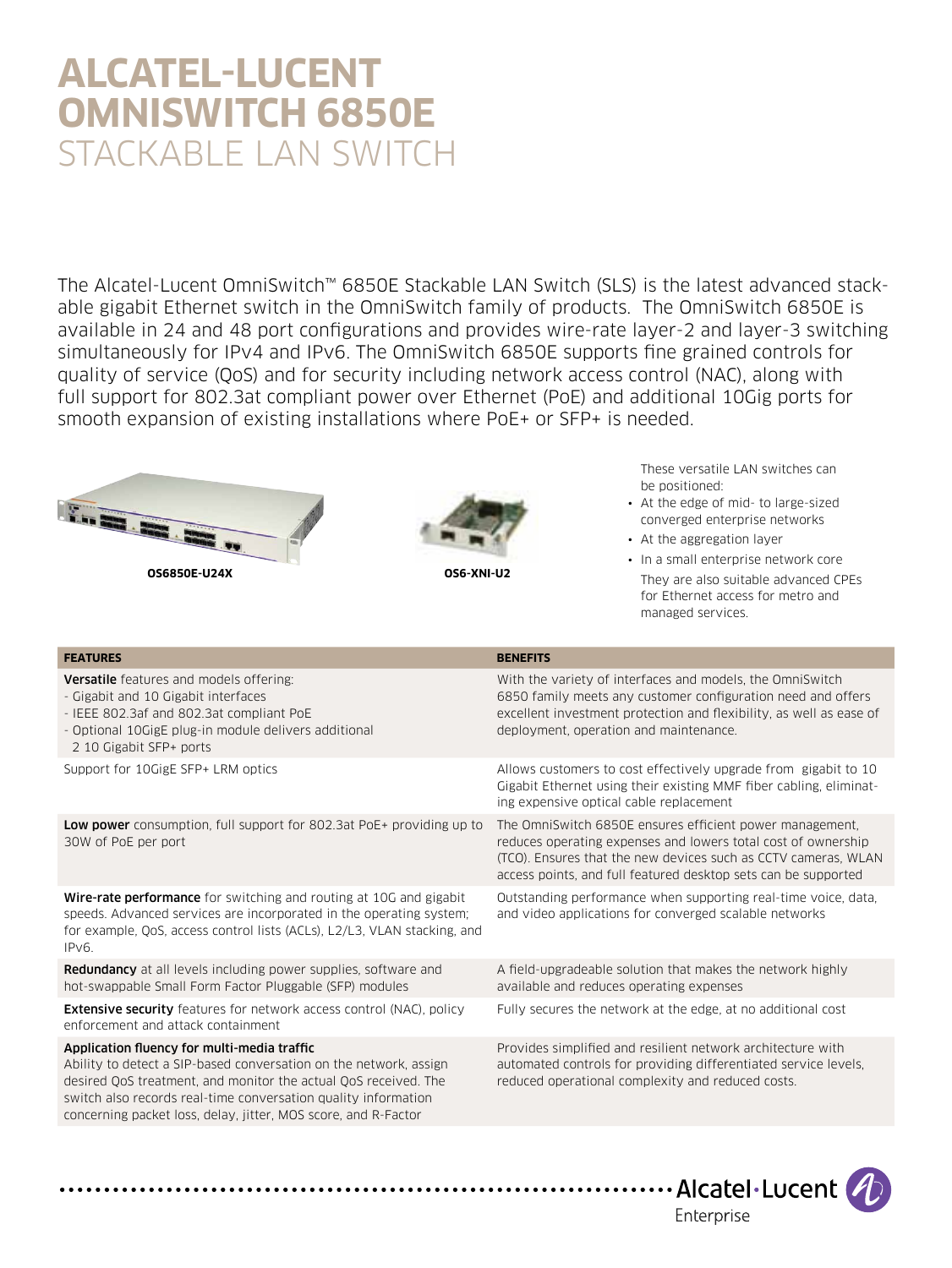#### **FEATURES BENEFITS**

#### Hardware-based virtual routing and forwarding (VRF) support Enterprise-wide cost reduction through hardware consolidation

Ready for Metro Ethernet access: VLAN stacking, multicast switching, Dynamic Host Configuration Protocol (DHCP) snooping/option 82, ITU-T Y.1731, IEEE 802.1ag, IEEE 802.3ah and MAC-Forced Forwarding

Simplifies Metro Ethernet network OA&M for service providers

to achieve network segmentation and security without additional

# **Alcatel-Lucent OmniSwitch 6850E Models**

The OmniSwitch 6850E family offers customers an extensive selection of gigabit fixed-configuration switches with up to four 10GigE uplinks, PoE and power supply options that accommodate most needs. All models are in a 1RU form factor and have two 10GBase-CX4 ports that can be used either for stacking or as a connector to a plug-in module for two additional 10 Gigabit SFP+ ports.

hardware installation.

#### **Table 1. OmniSwitch 6850E modules**

|               | <b>NUMBER OF PORTS</b>      |                    |                            |                                |                              |
|---------------|-----------------------------|--------------------|----------------------------|--------------------------------|------------------------------|
| <b>Models</b> | 10/100/1000<br><b>RJ-45</b> | <b>Gigabit SFP</b> | 10Gig uplinks<br>(stacked) | 10Gig uplinks<br>(stand-alone) | 802.3af/802.3at<br>PoE ports |
| OS6850E-24    | 24                          | $4^*$              |                            | $\overline{2}$                 | X                            |
| OS6850E-24X   | 24                          | $4^*$              | $\overline{2}$             | $\overline{4}$                 | X                            |
| OS6850E-48    | 48                          | $4^*$              |                            | $\overline{2}$                 | X                            |
| OS6850E-48X   | 48                          | $2^*$              | $\overline{2}$             | $\overline{4}$                 | X                            |
| OS6850E-U24X  | $2^*$                       | 24                 | $\mathfrak{D}$             | 4                              | X                            |
| PoE models    |                             |                    |                            |                                |                              |
| OS6850E-P24   | 24                          | $4^*$              |                            | $\overline{2}$                 | 24                           |
| OS6850E-P24X  | 24                          | $4^*$              | $\overline{2}$             | $\overline{4}$                 | 24                           |
| OS6850E-P48   | 48                          | $4^*$              |                            | $\overline{2}$                 | 48                           |
| OS6850E-P48X  | 48                          | $2^*$              | $\overline{2}$             | $\overline{4}$                 | 48                           |

\*these are combo ports

Combo ports are ports individually configurable to be 10/100/1000Base-T or 1000Base-X, which support SFP transceivers for short, long and very long distances.

## **Power supplies**

All OmniSwitch 6850E models support redundant, hot-swappable AC, DC or PoE power supplies. The primary and the backup power supply units are modular, allowing for easier maintenance and replacement. There is no interruption of service when a new power supply is installed or an old one replaced

#### **Table 2. OmniSwitch 6850E power supplies**

| <b>NON-POE PS MODELS</b>             | <b>DESCRIPTION</b>                                                                                     | DIMENSIONS (W x D x H)                                       | <b>WEIGHT</b>                 |
|--------------------------------------|--------------------------------------------------------------------------------------------------------|--------------------------------------------------------------|-------------------------------|
| OS6850E-BP-D                         | Modular 120W -48-V DC power supply. Provides<br>system power to one non-PoE device.                    | 16 x 17.5 x 4.4 cm (6.3 x 6.9 x 1.73 in.)                    | $2.09$ lb $(0.95$ kg)         |
| 0S6850E-BP                           | Modular 126W AC power supply. Provides system<br>power to one non-PoE device                           | 16 x 17.5 x 4.4 cm (6.3 x 6.9 x 1.73 in.)                    | $2.45$ lb $(1.11 \text{ kg})$ |
| <b>Power Supplies for PoE models</b> |                                                                                                        |                                                              |                               |
| OS6850E-BPP                          | Modular 360W AC power supply. Provides system<br>and up to 240 W of PoE power.                         | 16 x 17.5 x 4.4 cm (6.3 x 6.9 x 1.73 in.)                    | 3.22 lb (1.46 kg)             |
| 0S6850E-BPPH                         | Modular 510W AC power supply. Provides system<br>and up to 390 W of PoE power.                         | 32 x 17.5 x 4.4 cm (12.6 x 6.9 x 1.73 in.) 5.71 lb (2.59 kg) |                               |
| OS6850E-BPPX                         | Modular 900W AC power supply. Provides system<br>and up to 780 W of PoE power.                         | 32 x 17.5 x 4.4 cm (12.6 x 6.9 x 1.73 in.)                   | 6.02lb (2.73 kg)              |
| Power supply shelf                   | Comes with every bundle and holds one 510W AC<br>or two 360W AC, 126W AC, or 120W DC power<br>supplies | 35.3 x 21 x 4.4 cm (13.9 x 8.3 x 1.73 in.) 1.26 lb (0.57 kg) |                               |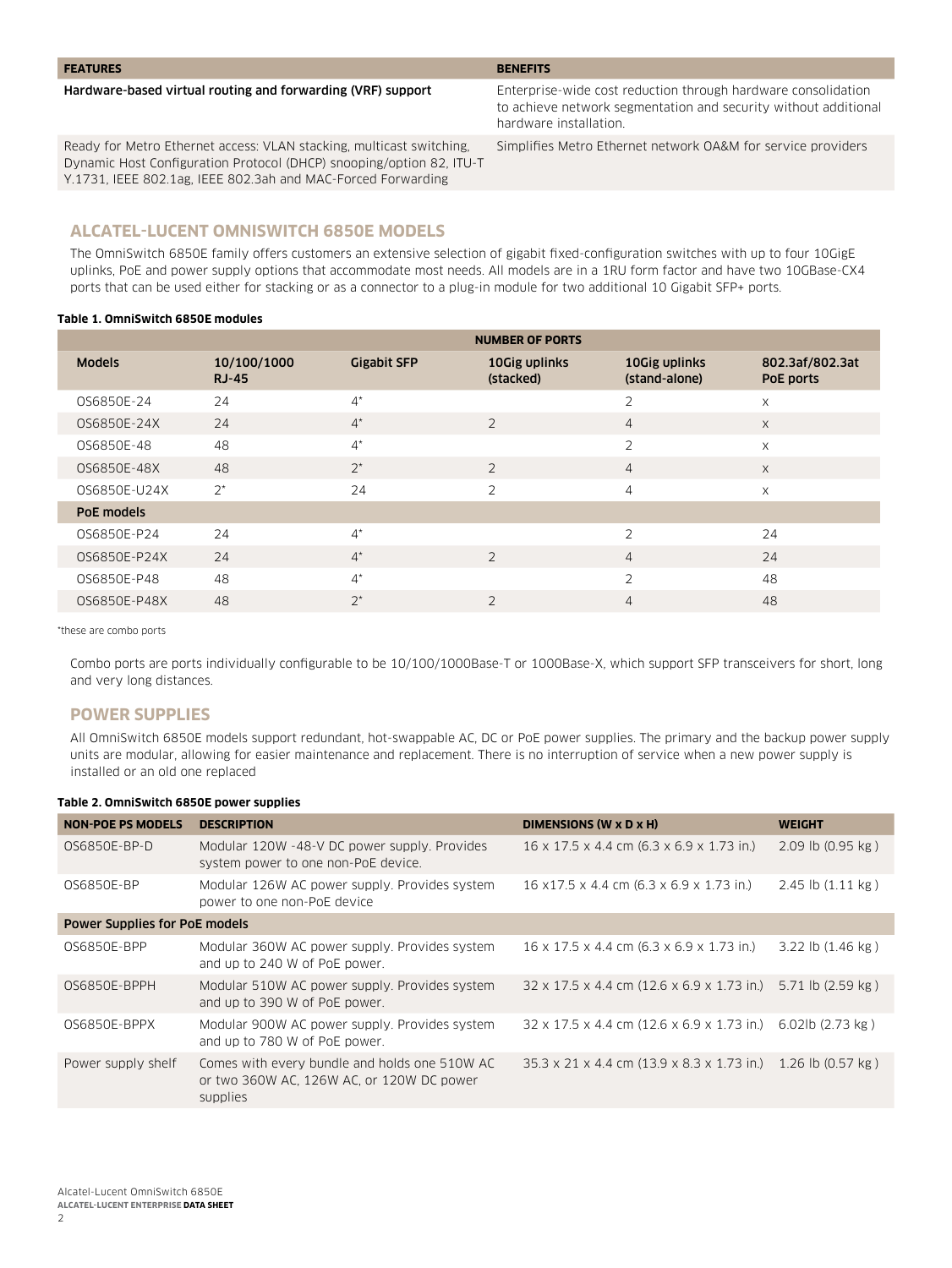Any power supply can be remotely connected with a cable that enables rack mounting with the mounting ears provided with the unit. This feature allows for space-sensitive installations requiring reduced depth, for example, in a wallmounted cabinet.

In addition to the primary and backup power supplies the OS6850E family supports the OmniSwitch Backup power shelf (BPS). With flexible configuration and advanced management capabilities the BPS is a powerful and cost effective way to protect against primary power supply failure while reducing the closet space used. The OmniSwitch BPS supplies redundant power for system power as well as power over Ethernet (PoE) for OmniSwitch 6850E devices only. It can actively backup up to eight devices attached in either full backup or single power supply backup mode. \*\*

\*\* - see OmniSwitch BPS datasheet for additional information

## **Technical Specifications**

## **Physical dimensions**

- Chassis size without PS and shelf:
	- ¬ Width: 44.0 cm (17.32 in.)
	- ¬ Depth: 27.0 cm (10.63 in.)
- ¬ Height: 4.4 cm (1.73 in.)
- Total size including PS and shelf:
	- ¬ Width: 48.2 cm (19.00 in.)
	- ¬ Depth: 44.6 cm (17.56 in.)
	- ¬ Height: 4.4 cm (1.73 in.)

## **Indicators**

- Per-port LEDs
	- ¬ RJ-45: PoE, link/activity
	- ¬ SFP: link/activity
	- ¬ SFP+: link/activity
- System LEDs
	- ¬ Switch ID (indicates the stack ID of the unit in the stack)
	- ¬ PRI (virtual chassis primary)
- ¬ System (OK) (chassis HW/SW status)
- ¬ PWR (primary power supply status)
- ¬ BPS (backup power status)

## **Acoustic levels**

Under 48 dB for all models, measured with a single power supply at room temperature

#### **Environmental requirements**

- Operating temperature: 0°C to +45°C (+32°F to +113°F)
- Storage temperature: –10°C to +70°C  $(+14°$ F to  $+158°$ F)
- Humidity (operating and storage): 5% to 95% non-condensing Cyclic temperature and humidity tests of -5°C to +55°C, 5% to 90% Relative Humidity (RH) for the duration of ~185 hours as per GR-63-CORE

## **Table 3. OmniSwitch 6850E power consumption, heat dissipation, MTBF and weights**

| <b>PRODUCT</b> | <b>MTBF (HOURS)</b> | <b>POWER CONSUMPTION</b><br>(WATTS)* | <b>HEAT DISSIPATION (BTU/</b><br>HOUR)** | <b>WEIGHTS (CHASSIS ONLY)</b> |
|----------------|---------------------|--------------------------------------|------------------------------------------|-------------------------------|
| PoE models     |                     |                                      |                                          |                               |
| 0S6850E-P24    | 186206              | 84                                   | 287                                      | 3.88                          |
| OS6850E-P24X   | 178085              | 94                                   | 321                                      | 3.91                          |
| OS6850E-P48    | 168662              | 150                                  | 512                                      | 4.2                           |
| 0S6850E-P48X   | 161769              | 152                                  | 519                                      | 4.21                          |
| Non-PoE models |                     |                                      |                                          |                               |
| OS6850E-24     | 272970              | 58                                   | 198                                      | 3.79                          |
| OS6850E-24X    | 270735              | 66                                   | 225                                      | 3.81                          |
| OS6850E-48     | 253153              | 91                                   | 311                                      | 3.95                          |
| OS6850E-48X    | 242611              | 102                                  | 348                                      | 3.97                          |
| 0S6850E-U24X   | 290159              | 56                                   | 191                                      | 3.77                          |

\* Calculated maximum power consumption. The power consumed by the power device attached to the PoE port is not included. \*\* Under full traffic load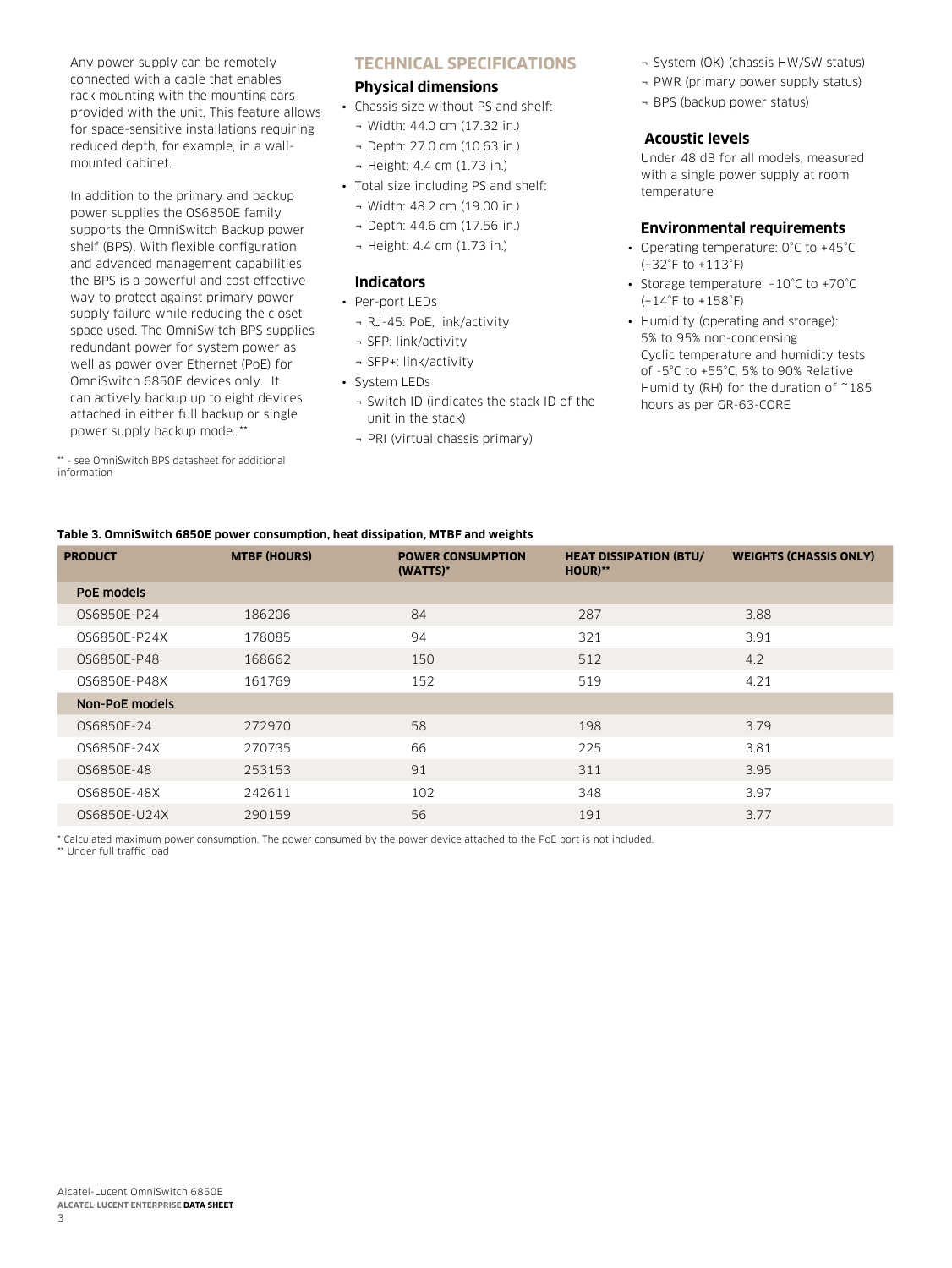## **Interface and speeds**

- 24 and 48 ports 10/100/1000, 24 ports 100/1000Base-X
- Modular 2x 10Gig SFP+ uplinks
- Wire rate at layer 2 and layer 3 on all ports
- Switching throughput numbers per models (with the optional uplinks):
	- ¬ OS6850E-48/-P48 (48 GigE ports + 2 x 10G): 101.2 Mp/s
	- ¬ OS6850-48X/-P48X (48 GigE ports + 4 x 10G): 131 Mp/s
	- ¬ OS6850-24/-P24 (24 GigE ports + 2 x 10G): 65.5 Mp/s
	- ¬ OS6850-24X/-P24X (24 GigE ports + 4 x 10G): 95.3 Mp/s
	- ¬ OS6850-U24X (24 GigE ports + 4 x 10G): 95.3 Mp/s
- Stacking capacity (full duplex/aggregated): 20/40 Gbps
- Jumbo Frame size: 9216 bytes (for 1/10 Gbps)

# **Compliance and certifications**

# **Commercial**

# **EMI/EMC**

- FCC CRF Title 47 Subpart B (Class A)
- VCCI (Class A)
- AS/NZS 3548 (Class A)
- CE marking for European countries (Class A)
- EN 55022:2006+A1:2007 (EMI & EMC )
- EN 61000-3-2:2006
- EN 61000-3-3:1995 +A2:2005
- EN 55024:1998 +A1:2001 +A2:2003 (Immunity)
	- ¬ EN 61000-4-2: 2001
	- ¬ EN 61000-4-3:2002
	- ¬ EN 61000-4-4:2004
	- $-$  FN 61000-4-5:2001
	- ¬ EN 61000-4-6:2004
	- ¬ EN 61000-4-8:2001
	- ¬ EN 61000-4-11:2004
- IEEE802.3: Hi-Pot Test (2250 V DC on all Ethernet ports)

## **Safety agency certifications**

- US UL 60950
- IEC 60950-1:2006+A11:2009 Electric/ Health and Safety
- CAN/CSA-C22.2 No. 60950-1-03
- NOM-019 SCFI, Mexico
- AS/NZ TS-001 and 60950:2000, Australia
- UL-AR, Argentina
- UL-GS Mark, Germany
- EN 60825-1 Laser: 1993+A1:1997+A2:2001
- EN 60825-2 Laser:2004
- CDRH Laser
- IEC 60950-1/EN 60950 with all country deviations. IEC 60950-1:2005 , Second Edtion
- \* Note: Class A with UTP cables.

The OS6850E family is compliant with Restriction on Hazardous Substances(RoHS) and Waste Electrical and Electronic Equipment (WEEE) directives.

# **Detailed product features**

#### **Simplified manageability Management interfaces**

- Intuitive, familiar Alcatel-Lucent operating system (AOS) which is modular by design and common to all OmniSwitch families, reduces training costs and TCO
- Easy to use, point-and-click, web-based element manager (WebView) with built-in help for easy configuration
- Integrated with Alcatel-Lucent OmniVista™ products for network management
- Full configuration and reporting using SNMPv1/2/3 across all OmniSwitch families to facilitate third-party network management system integration
- Remote switch access using Telnet or Secure Shell (SSH)
- File upload using USB, TFTP, FTP, SFTP, or SCP for faster configuration
- Human-readable ASCII-based configuration files for off-line editing, bulk configuration and out-of-the-box auto-provisioning

#### **Monitoring and troubleshooting**

- Local (on the flash) and remote server logging: Syslog and command log
- Port based mirroring for troubleshooting and lawful interception; supports four sessions with multiple sources-to-one destination
- Policy based mirroring allows selection of the type of traffic to mirror by using QoS policies
- Remote port mirroring facilitates passing mirrored traffic through the network to a remotely connected device
- Port monitoring feature allows capture of Ethernet packets to a file to assist in troubleshooting
- sFlow v5 and RMON for advanced monitoring and reporting capabilities for statistics, history, alarms and events
- IP tools: ping and trace route
- ITU-T Y.1731 and IEEE 802.1ag Ethernet OA&M: Connectivity Fault Management and performance measurements (layer-2 ping and link trace)
- IEEE 802.3ah Ethernet in the First Mile (EFM) for link monitoring , remote fault detection, and loopback control (layer-1 ping)
- Dying Gasp support via SNMP and syslog messages;
- Unidirectional Link Detection (UDLD) detects and disables unidirectional links on fiber optic interfaces.
- Digital Diagnostic Monitoring (DDM): Real-time diagnostics of fiber connections for early detection of optical signal deterioration
- Link Monitoring: link flap detection and link error counts to identify bad connections and automatically make adjustments to use the links that are good
- Time Domain Reflectometry (TDR): used for locating break or other discontinuity in copper cables.

#### **Network configuration**

- Auto-negotiating 10/100/1000 ports automatically configure port speed and duplex setting
- Auto MDI/MDIX automatically configures transmit and receive signals to support straight through and crossover cabling
- BOOTP/DHCP client with option 60 allows auto-configuration of the switch for simplified deployment
- DHCP v4/v6 relay to forward client requests to a DHCP server
- Alcatel-Lucent Mapping Adjacency Protocol (AMAP) for building topology maps
- IEEE 802.1AB LLDP with MED extensions for automated device discovery and IP phone provisioning
- Multiple VLAN Registration Protocol (MVRP) and GARP VLAN Registration Protocol (GVRP) for 802.1Q/1ak-compliant VLAN pruning and dynamic VLAN creation
- Auto QoS for switch management and IP phone traffic
- Network Time Protocol (NTP) for networkwide time synchronization
- Dynamic Virtual Network Profiles (vNP) for automating virtual machine/ device attachment to the network with guaranteed SLA

# **Resiliency and high availability**

- ITU-T G.8032 v2 Ethernet Ring Protection (ERP) designed for loop protection and fast convergence times (sub 50 ms) in ring topologies
- Ring Rapid Spanning Tree Protocol (RRSTP) optimized for ring topology to provide less than 100-ms convergence time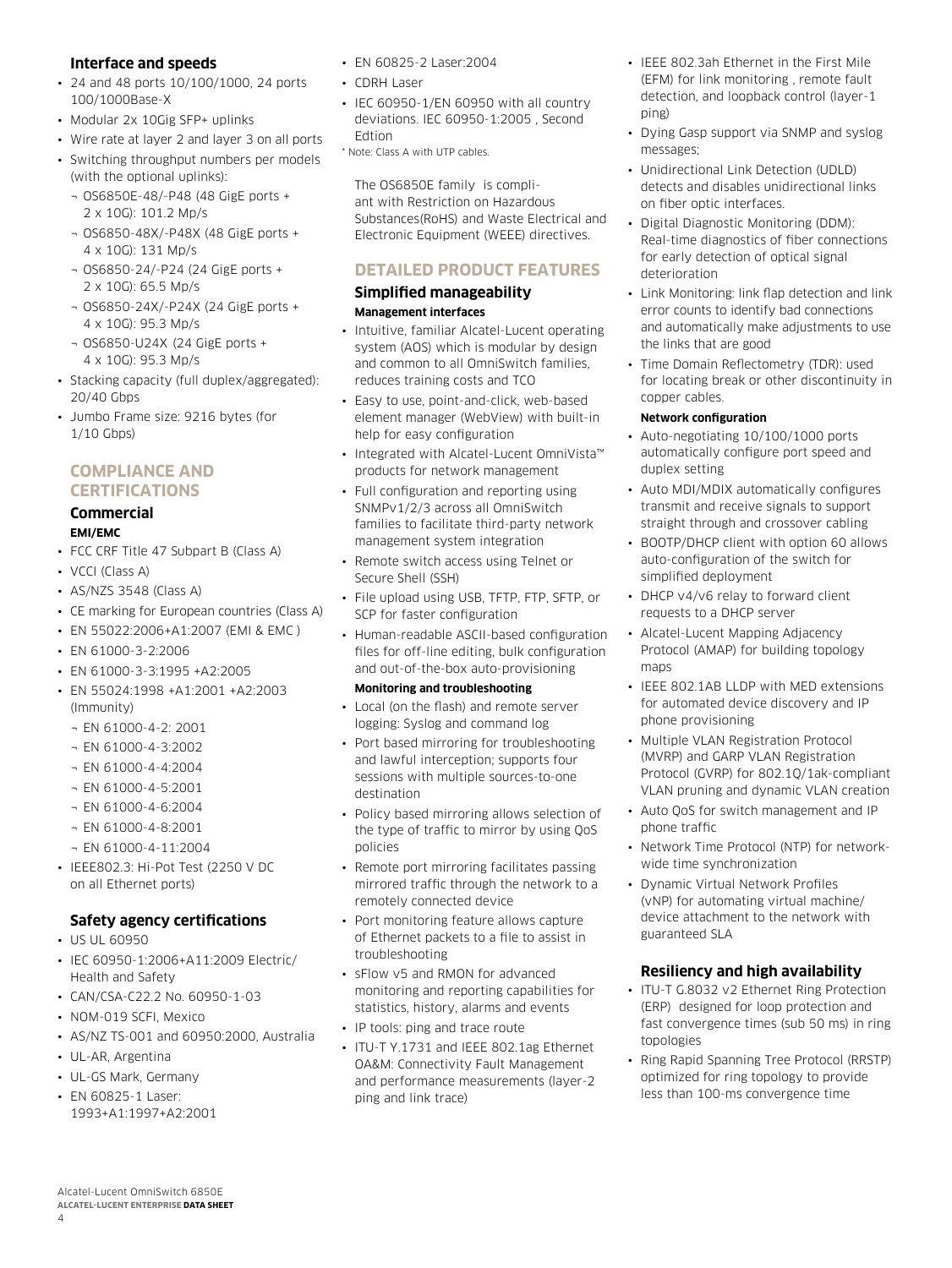- IEEE 802.1s Multiple Spanning Tree Protocol (MSTP) encompasses IEEE 802.1D Spanning Tree Protocol (STP) and IEEE 802.1w Rapid Spanning Tree Protocol (RSTP)
- Per-VLAN spanning tree (PVST+) and Alcatel-Lucent 1x1 STP mode
- IEEE 802.3ad Link Aggregation Control Protocol (LACP) and static LAG groups across modules
- Dual-home link support for sub-second link protection without STP
- Virtual Router Redundancy Protocol (VRRP) to provide highly available routed environments
- Bidirectional Forwarding Detection (BFD) for fast failure detection and reduced re-convergence times in a routed environment.
- Broadcast, unknown unicast and multicast storm control to avoid degradation in overall system performance
- Redundant and hot-swappable power supplies, transceivers modules offering uninterruptable service
- Dual image and dual configuration files storage provides backup
- In Service Software Upgrade (ISSU)
- Stacking capability for virtual chassis redundancy. Up to 10-km fault-tolerant remote stacking supported.
- WCCPv2 for transparent traffic flow redirection and better bandwidth utilization

## **Advanced security Access control**

- AOS Access Guardian framework for comprehensive user-policy-based NAC
- Autosensing 802.1X multi-client, multi-VLAN support
- MAC-based authentication for non-802.1x hosts
- Web based authentication (captive portal): A customizable web portal residing on the switch
- IEEE 802.1X and MAC-based authentication, with group mobility and "guest" VLAN support
- Host integrity check (HIC) agent on each switch makes it an HIC enforcer and facilitates endpoint device control for company policy compliance; quarantine and remediation are supported as required.
- User Network Profile (UNP) simplifies NAC by dynamically providing pre-defined policy configuration to authenticated clients — VLAN, ACL, BW, HIC
- SSH for secure CLI session with public key infrastructure (PKI) support
- TACACS+ client allows for authentication authorization and accounting (AAA) with a remote TACACS+ server
- Centralized RADIUS and Lightweight Directory Access Protocol (LDAP) user authentication
- Microsoft Active Directory authentication snooping (Kerberos)

#### **Containment, monitoring and quarantine**

- Support for Alcatel-Lucent OmniVista 2500 Quarantine Manager and quarantine VLAN
- Learned Port Security (LPS) or MAC address lockdown secures the network access on user or trunk ports based on MAC address
- DHCP Snooping, DHCP IP and Address Resolution Protocol (ARP) spoof protection
- Embedded traffic anomaly detection (TAD) monitors traffic patterns typical for wormlike viruses and either shuts down the port or reports to the management system
- ARP poisoning detection
- IP Source Filtering as a protective and effective mechanism against ARP attacks.
- ACLs to filter out unwanted traffic including denial of service (DOS) attacks; flow-based filtering in hardware (layer 1 to layer 4)
- Support of Microsoft® Network Access Protection (NAP)
- Bridge Protocol Data Unit (BPDU) blocking automatically shuts down user ports to prevent topology loops if an STP BPDU packet is seen
- STP Root Guard prevents edge devices from becoming STP root nodes
- LLDP Security mechanism for rogue device detection and restriction

#### **Converged networks PoE**

- Dynamic PoE allocation delivers only the power needed by the attached device up to the total power budget for most efficient power consumption
- PoE models support Alcatel-Lucent IP phones and WLAN access points, as well as any IEEE 802.3af-compliant end device
- Configurable per-port PoE priority and max power for power allocation **QoS**
- Priority queues: Eight hardware-based queues per port for flexible QoS management
- Traffic prioritization: Flow-based QoS with internal and external prioritization (also known as re-marking)
- Bandwidth management: Flow based bandwidth management, ingress rate limiting; egress rate shaping per port
- Queue management: Configurable scheduling algorithms: Strict Priority Queuing (SPQ), Weighted Round Robin (WRR) and Deficit Round Robin (DRR)
- Congestion avoidance: Support for Endto-end Head-of-Line (E2E-HOL) blocking prevention and flow control
- LLDP network polices for dynamic designation of VLAN-ID and layer-2/ layer-3 priority for IP phones
- Auto-QoS for switch management traffic as well as traffic from Alcatel-Lucent IP phones

## **Fluent network for Voice and Video**

- Session Initiation Protocol (SIP) detection, session monitoring and tracking
- Provides real time conversation quality information contained in the SIP packets concerning packet loss, delay, jitter, MOS score, R-Factor in real time
- SIP profile for QOS, priority tuning for end-to-end processing

## **Layer-3 routing and multicast IPv4 routing**

- Multiple VRF for network segmentation and Inter-VRF route leaking
- Static routing, Routing Information Protocol (RIP) v1 and v2
- Open Shortest Path First (OSPF) v2, Border Gateway Protocol (BGP) v4
- Generic Routing Encapsulation (GRE) and IP/IP tunneling
- Graceful restart extensions for OSPF and **BGP**
- VRRP v2
- DHCP relay (including generic UDP relay)

#### • ARP **IPv6 routing**

- Static routing
- Routing Information Protocol Next Generation (RIPng)
- OSPF v3
- BGP v4 (with extensions to IPv6 routing)
- Graceful restart extensions for OSPF and BGP
- VRRP v3
- Neighbor Discovery Protocol (NDP)
- DHCP relay for IPv6

#### **IPv4/IPv6 multicast**

- Internet Group Management Protocol (IGMP) v1/v2/v3 snooping for optimized multicast traffic
- Protocol Independent Multicast Sparse Mode (PIM-SM)/Protocol Independent Multicast – Dense Mode (PIM-DM)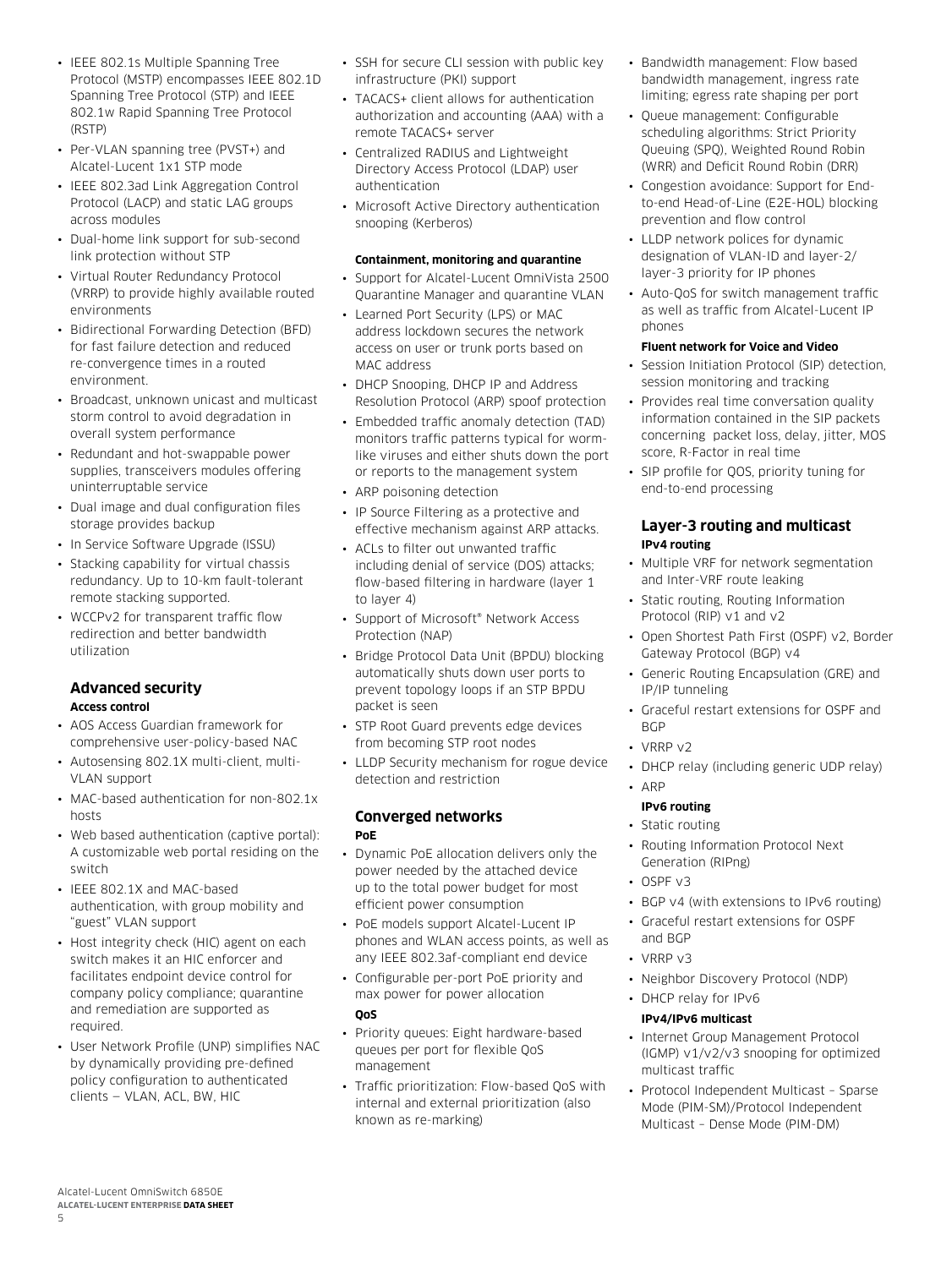• Distance Vector Multicast Routing Protocol (DVMRP)• Multicast Listener Discovery (MLD) v1/v2 snooping for optimized multicast traffic

# **Metro Ethernet access**

- Ethernet services support per IEEE 802.1ad Provider Bridges (also known as Q-in-Q or VLAN stacking):
	- ¬ Service VLAN (SVLAN) and Customer VLAN (CVLAN) transparent LAN services
	- ¬ Ethernet network-to-network interface (NNI) and user network interface (UNI) services
	- ¬ Service Access Point (SAP) profile identification
	- ¬ CVLAN to SVLAN translation and mapping
- Ethernet OA&M compliant with ITU Y.1731 and IEEE 802.1ag version 8.1 for connectivity fault and performance management and IEEE 802.3ah EFM for link OA&M
- Service Assurance Agent (SAA) for SLA compliance validation
- Customer provider edge (CPE) test head traffic generator and analyzer tool used in the metro Ethernet network to validate customer Service Level Agreements (SLA)
- TR-101 PPPoE Intermediate Agent allowing for the PPPoE network access method
- MAC-Forced Forwarding support according to RFC 4562
- Private VLAN feature for user traffic segregation
- DHCP Option 82: Configurable relay agent information
- IP Multicast VLAN (IPMVLAN) for optimized multicast replication at the edge saving network core resources
- Optimized Ethernet access services delivery
	- ¬ Network bandwidth protection against overload of video traffic
	- ¬ Multicast streams isolation from multiple content providers over the same interface
- MEF 9 and 14 certified
- Managed by Alcatel-Lucent 5620 Service Aware Manager

# **Data center networking**

- Dynamic Virtual Network Profiles (vNP)
- Alcatel-Lucent OmniVista™ 2500 Virtual Machine Manager (VMM) and Virtual Network Profiles (vNP) integration\*
- \*- Contact for availability

Alcatel-Lucent OmniSwitch 6850E **Alcatel-Lucent Enterprise Data sheet**

6

# **Supported Standards**

## **IEEE standards**

- IEEE 802.1D (STP)
- IEEE 802.1p (CoS)
- IEEE 802.1Q VLANs
- IEEE 802.1ad Provider Bridges (Q-in-Q/ VLAN stacking)
- IEEE 802.1ag (Connectivity Fault Management)
- IEEE 802.1ak (Multiple VLAN Registration Protocol)
- IEEE 802.1s MSTP
- IEEE 802.1w RSTP
- IEEE 802.1X Port Based Network Access Control
- IEEE 802.3i 10Base-T
- IEEE 802.3u Fast Ethernet
- IEEE 802.3x (Flow Control)
- IEEE 802.3z Gigabit Ethernet
- IEEE 802.3ab 1000Base-T
- IEEE 802.3ac VLAN Tagging
- IEEE 802.3ad (Link Aggregation)
- IEEE 802.3ae 10G Ethernet
- IEEE 802.3af Power over Ethernet
- IEEE 802.3at PoE Plus

# **ITU-T standards**

- ITU-T G.8032: Draft (June 2008) Ethernet Ring Protection
- ITU-T Y.1731 OA&M fault and performance management

# **IETF standards**

# **IPv4**

- RFC 2003 IP/IP Tunneling
- RFC 2784 GRE Tunneling **OSPF**
- RFC 1253/1850/2328 OSPF v2 and MIB
- RFC 1587/3101 OSPF NSSA Option
- RFC 1765 OSPF Database Overflow
- RFC 2154 OSPF MD5 Signature
- RFC 2370/3630 OSPF Opaque LSA
- RFC 3623 OSPF Graceful Restart **RIP**
- RFC 1058 RIP v1
- RFC 1722/1723/1724 /2453 RIP v2 and MIB
- RFC 1812/2644 IPv4 Router Requirements
- RFC 2080 RIPng for IPv6
- **BGP**
- RFC 1269/1657 BGP v3 & v4 MIB
- RFC 1403/1745 BGP/OSPF Interaction
- RFC 1771-1774/2842/2918/3392 BGP v4
- RFC 1965 BGP AS Confederations
- RFC 1966 BGP Route Reflection
- RFC 1997/1998 BGP Communities **Attribute**
- RFC 2042 BGP New Attribute
- RFC 2385 BGP MD5 Signature
- RFC 2439 BGP Route Flap Damping
- RFC 2545 BGP-4 Multiprotocol Extensions for IPv6 Inter-Domain Routing
- RFC 2796 BGP Route Reflection
- RFC 2858 Multiprotocol Extensions for BGP-4
- RFC 3065 BGP AS Confederations **IS-IS**
- RFC 1142 OSI IS-IS for Intra-domain Routing Protocol
- RFC 1195 OSI IS-IS for Routing
- RFC 2763 Dynamic Host Name
- RFC 2966 Route Leaking
- RFC 3719 Interoperable Networks
- RFC 3787 Interoperable IP Networks using IS-IS

## **IP multicast**

- RFC 1075 DVMRP
- RFC 1112 IGMP v1
- RFC 2236/2933 IGMP v2 and MIB
- RFC 2362/4601 PIM-SM
- RFC 2365 Multicast
- RFC 2710 Multicast Listener Discovery for IPv6
- RFC 2715/2932 Multicast Routing MIB
- RFC 2934 PIM MIB for IPv4
- RFC 3376 IGMPv3
- RFC 4541 Considerations for IGMP and MLD snooping
- RFC 5060 Protocol Independent Multicast MIB
- RFC 5132 IP Multicast MIB
- RFC 5240 PIM Bootstrap Router MIB **IPv6**
- RFC 1886/3596 DNS for IPv6
- RFC 2292/2553/3493/3542 IPv6 Sockets
- RFC 2373/2374/3513/3587/4291 IPv6 Addressing

• RFC 2463/2466/4443 ICMP v6 and MIB • RFC 2452/2454 IPv6 TCP/UDP MIB • RFC 2893/4213 IPv6 Transition

• RFC 4193 Unique Local IPv6 Unicast

• RFC 2460//2462/2464 Core IPv6

• RFC 2461 NDP

Mechanisms

Architecture

Addresses

• RFC 3056 IPv6 Tunneling • RFC 3542/3587 IPv6 • RFC 3595 TC for Flow Label • RFC 4007 IPv6 Scoped Address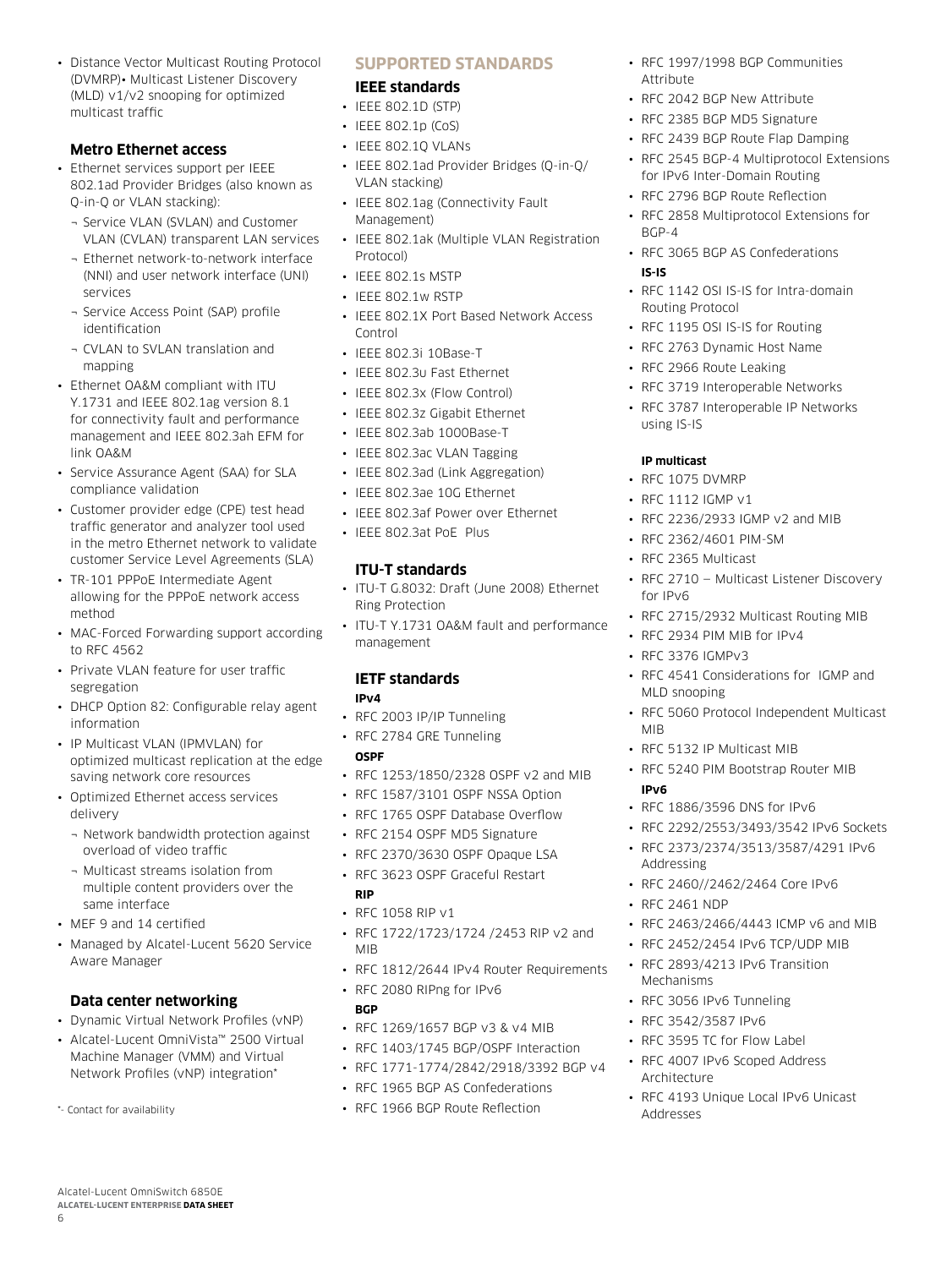#### **Manageability**

- RFC 854/855 Telnet and Telnet options
- RFC 959/2640 FTP
- RFC 1155/2578-2580 SMI v1 and SMI v2
- RFC 1157/2271 SNMP
- RFC 1212/2737 MIB and MIB-II
- RFC 1213/2011-2013 SNMP v2 MIB
- RFC 1215 Convention for SNMP Traps • RFC 1350 TFTP Protocol
- RFC 1573/2233/2863 Private Interface
- MIB • RFC 1643/2665 Ethernet MIB
- RFC 1901-1908/3416-3418 SNMP v2c
- RFC 2096 IP MIB
- RFC 2131 DHCP server/client
- RFC 2570-2576/3411-3415 SNMP v3
- RFC 2616 /2854 HTTP and HTML
- RFC 2667 IP Tunneling MIB
- RFC 2668/3636 IEEE 802.3 MAU MIB
- RFC 2674 VLAN MIB
- RFC 3414 User based Security model
- RFC 4251 Secure Shell Protocol architecture
- RFC 4252 The Secure Shell (SSH) Authentication Protocol
- RFC 4878 OA&M Functions on Ethernet-Like Interfaces

## **Security**

- RFC 1321 MD5
- RFC 2104 HMAC Message Authentication
- RFC 2138/2618/2865/2868/3575/2618 RADIUS Authentication and Client MIB
- RFC 2139/2866/2867/2620 RADIUS Accounting and Client MIB
- RFC 2228 FTP Security Extensions
- RFC 2267 Network Ingress Filtering
- RFC 2284 PPP EAP
- RFC 2869 RADIUS Extension
- RFC 3579 RADIUS for EAP

#### **QoS**

- RFC 896 Congestion Control
- RFC 1122 Internet Hosts
- RFC 2474/2475/2597/3168/3246

# **DiffServ**

- RFC 2697 srTCM
- RFC 2698 trTCM
- RFC 3635 Pause Control

# **Others**

- RFC 768 UDP
- RFC 791/894/1024/1349 IP and IP/ Ethernet
- RFC 792 ICMP
- RFC 793/1156 TCP/IP and MIB
- RFC 826/903 ARP and Reverse ARP
- RFC 919/922 Broadcasting internet datagram
- RFC 925/1027 Multi LAN ARP/Proxy ARP
- RFC 950 Subnetting
- RFC 951 BOOTP
- RFC 1151 RDP
- RFC 1191/1981 Path MTU Discovery
- RFC 1256 ICMP Router Discovery
- RFC 1305/2030 NTP v3 and Simple NTP
- RFC 1493 Bridge MIB
- RFC 1518/1519 CIDR
- RFC 1541/1542/2131/3396/3442 DHCP
- RFC 1757/2819 RMON and MIB
- RFC 2131/3046/3315/4649/6221 DHCP/ BootP Relay
- RFC 2132 DHCP Options
- RFC 2251 LDAP v3
- RFC 2338/3768/2787 VRRP and MIB
- RFC 3021 Using 31-bit prefixes
- RFC 3060 Policy Core
- RFC 3176 sFlow
- RFC 4562 MAC-Forced Forwarding
- RFC 5880, 5881, 5882 BFD

# **Ordering information**

#### **Table 4. OmniSwitch 6850E ordering information**

| <b>OS6850E NON-POE BUNDLES</b>           |                                                                                                                                                                                                                                                                                                                                                 |
|------------------------------------------|-------------------------------------------------------------------------------------------------------------------------------------------------------------------------------------------------------------------------------------------------------------------------------------------------------------------------------------------------|
| OS6850E24<br>0S6850E24D                  | OS6850E-24: Gigabit Ethernet L3 fixed configuration chassis with 20 RJ-45 10/100/1000 BaseT ports, 4<br>combo ports, and two 10GigE CX-4 ports. The CX-4 ports can be used as stacking ports or as connectors<br>for the OS6-XNI-U2. A 126-W AC or 120-W DC power supply respectively is included in the bundle.                                |
| 0S6850E24X<br>0S6850E24XD                | OS6850E-24X: Gigabit Ethernet L3 fixed configuration chassis with 20 RJ-45 10/100/1000 BaseT ports,<br>4 combo ports, 2 SFP+ 10GigE ports, and two 10GigE CX-4 ports. The CX-4 ports can be used as stacking<br>ports or as connectors for the OS6-XNI-U2, A 126-W AC or 120-W DC power supply respectively is<br>included in the bundle.       |
| 0S6850E48<br>0S6850E48D                  | OS6850E-48: Gigabit Ethernet L3 fixed configuration chassis with 44 RJ-45 10/100/1000 BaseT ports, 4<br>combo ports, and two 10GigE CX-4 ports. The CX-4 ports can be used as stacking ports or as connectors for<br>the OS6-XNI-U2. A 126-W AC or 120-W DC power supply respectively is included in the bundle.                                |
| 0S6850E48X<br>0S6850E48XD                | OS6850E-48X: Gigabit Ethernet L3 fixed configuration chassis with 46 RJ-45 10/100/1000 BaseT ports,<br>2 combo ports, 2 SFP+ 10GigE ports, and two 10GigE CX-4 ports. The CX-4 ports can be used as stacking<br>ports or as connectors for the OS6-XNI-U2 A 126-W AC or 120-W DC power supply respectively is included<br>in the bundle.        |
| 0S6850EU24X<br>0S6850EU24XD              | OS6850E-U24X: Gigabit Ethernet L3 fixed configuration chassis in a 1U form factor with 22 SFP GigE<br>ports, 2 combo ports, 2 SFP+ 10GigE ports, and two 10GigE CX-4 ports. The CX-4 ports can be used as<br>stacking ports or as connectors for the OS6-XNI-U2. A 126-W AC or 120-W DC power supply respectively<br>is included in the bundle. |
| OS6850E PoE bundles                      |                                                                                                                                                                                                                                                                                                                                                 |
| 0S6850EP24<br>0S6850EP24H<br>0S6850EP24T | OS6850E-P24: Gigabit Ethernet L3 fixed configuration chassis with 20 RJ-45 10/100/1000 BaseT PoE<br>ports, 4 combo, and two 10GigE CX-4 ports. The CX-4 ports can be used as stacking ports or as connectors<br>for the OS6-XNI-U2. A 360-W AC, 510-W or 900W AC power supply respectively is included in the bundle.                           |
|                                          |                                                                                                                                                                                                                                                                                                                                                 |